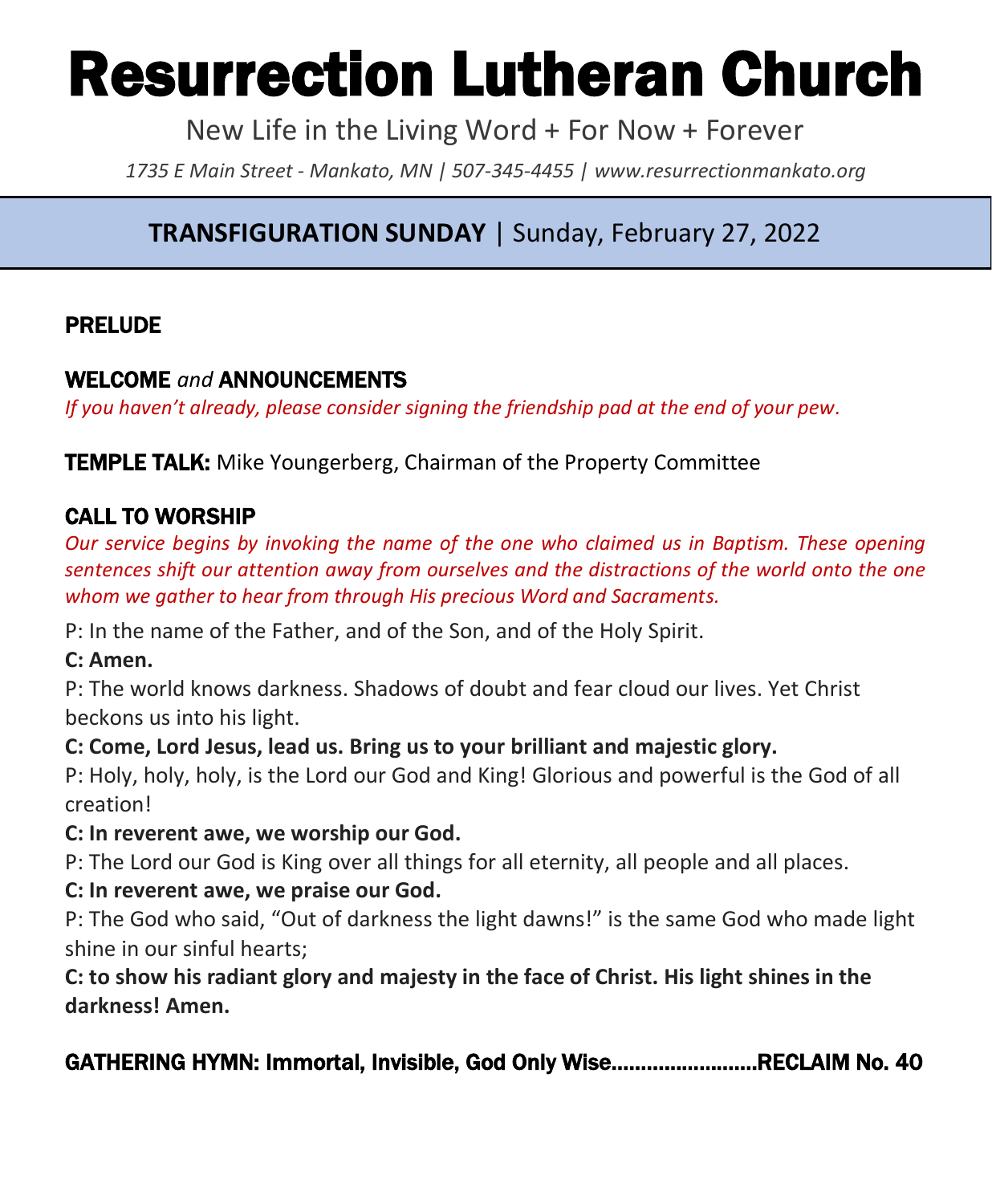#### CONFESSION AND FORGIVENESS OF SIN

*As an assembly of sinners, we come before God each Sunday morning to admit our faults, failures, and guilt. The word of absolution speaks the Gospel into our ears and assures that because of Christ's death at Calvary, every one of our sins is covered.* 

P: Beloved in the Lord: God is light, and in him is no darkness at all. If we say we have fellowship with him while we walk in the darkness, we lie and the truth is not in us. But if we walk in the light, we have fellowship with one another, and the blood of Jesus washes away all our sin. Let us confess our faults to God, knowing that he will cleanse us from all unrighteousness.

*Silence is kept for reflection and self-examination*

P: God who knows us,

**C: you have shown us what is good, but we have looked to other lights to find our way. We have not been just in our dealings with others. We have chosen revenge over mercy. We have promoted ourselves instead of walking humbly with you. Forgive us our sins, and show us your salvation in the face of Jesus Christ. Amen.**

P: People of God, you have not received the spirit of the world, but the Spirit that is from God, poured out for you in the faithfulness of Jesus Christ. Hear the promise first given in Baptism: you are God's child; your sins are forgiven. Rejoice and be glad, for yours is the kingdom of heaven!

**C: Amen.** 

# THE HYMN OF GLORY

*These words are a response to the gracious and steadfast mercy of God, who pours out his love on undeserving sinners. Together we lift our voices in a song of praise to the trinity – Father, Son and Holy Spirit – for the gift of salvation and new life.* 

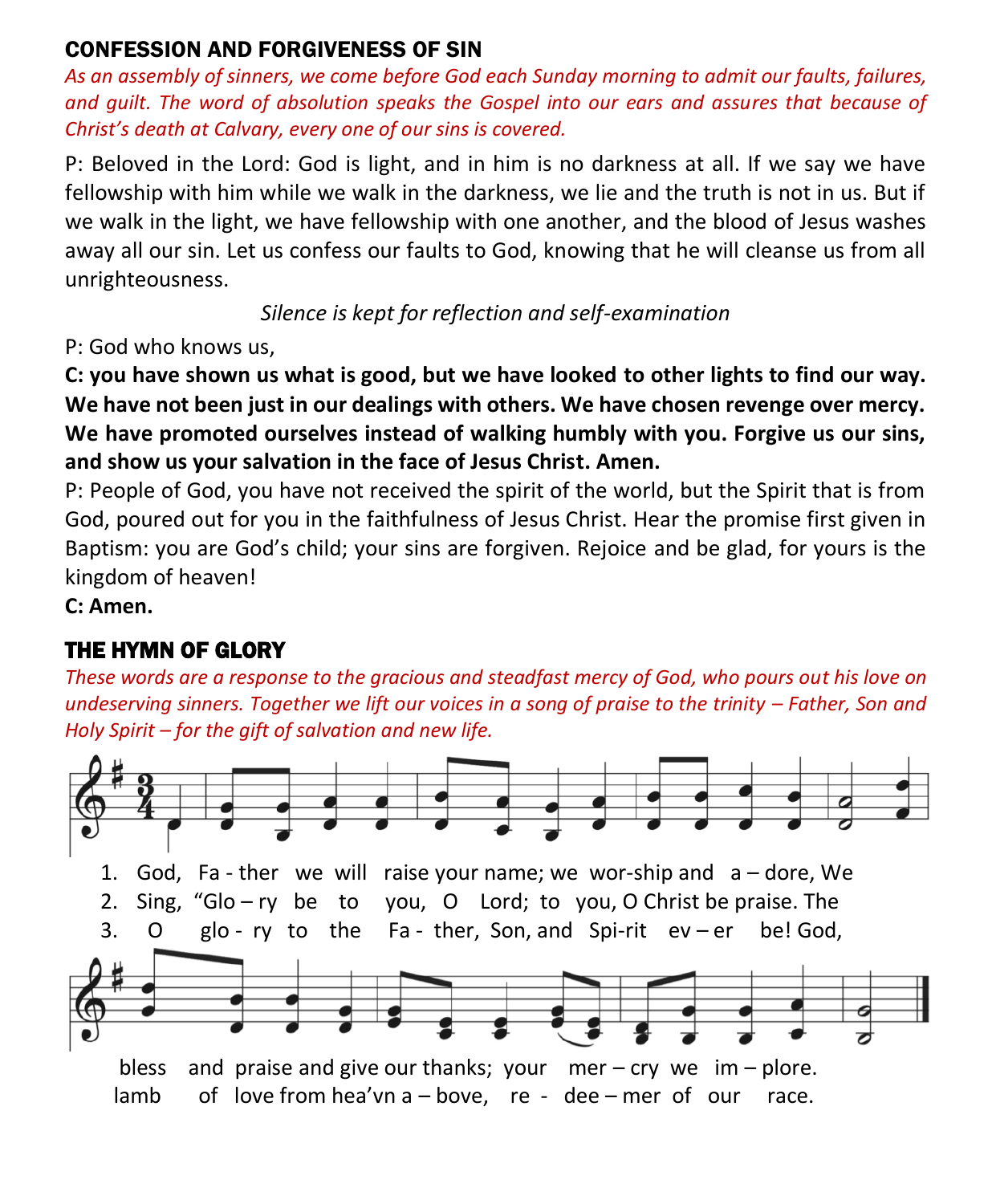bring your life a-midst our strife, and reign tri – umph – ant - ly.

# PRAYER OF THE DAY

P: The Lord be with you.

#### **C: And also with you.**

P: Let us pray…

**All: God of majesty, through Jesus' transfiguration you reveal him as your beloved Son. Keep us faithful in the promise that through the cross and the empty tomb we are joint heirs with Christ and will one day enjoy the fullness of your glory for eternity; through Jesus Christ, our Lord. Amen.**

# CHILDREN'S SERMON

# FIRST READING: Deuteronomy 34:1-12 (ESV)

*At the edge of the Promised Land God showed Moses what will belong to his descendants. It was there in the valley of Moab that Moses died and was buried. The people mourned the loss of their great leader. Now was the time for Joshua, Moses' protegé, to take the lead.* 

<sup>1</sup>Then Moses went up from the plains of Moab to Mount Nebo, to the top of Pisgah, which is opposite Jericho. And the Lord showed him all the land, Gilead as far as Dan,  $2$ all Naphtali, the land of Ephraim and Manasseh, all the land of Judah as far as the western sea, <sup>3</sup>the Negeb, and the Plain, that is, the Valley of Jericho the city of palm trees, as far as Zoar. <sup>4</sup>And the Lord said to him, "This is the land of which I swore to Abraham, to Isaac, and to Jacob, 'I will give it to your offspring.' I have let you see it with your eyes, but you shall not go over there." <sup>5</sup>So Moses the servant of the Lord died there in the land of Moab, according to the word of the Lord, <sup>6</sup>and he buried him in the valley in the land of Moab opposite Beth-peor; but no one knows the place of his burial to this day.  $7$  Moses was 120 years old when he died. His eye was undimmed, and his vigor unabated. <sup>8</sup>And the people of Israel wept for Moses in the plains of Moab thirty days. Then the days of weeping and mourning for Moses were ended. <sup>9</sup>And Joshua the son of Nun was full of the spirit of wisdom, for Moses had laid his hands on him. So the people of Israel obeyed him and did as the Lord had commanded Moses.  $^{10}$ And there has not arisen a prophet since in Israel like Moses, whom the Lord knew face to face,  $11$ none like him for all the signs and the wonders that the Lord sent him to do in the land of Egypt, to Pharaoh and to all his servants and to all his land,  $^{12}$ and for all the mighty power and all the great deeds of terror that Moses did in the sight of all Israel.

R: The Word of the Lord.

**C: Thanks be to God!**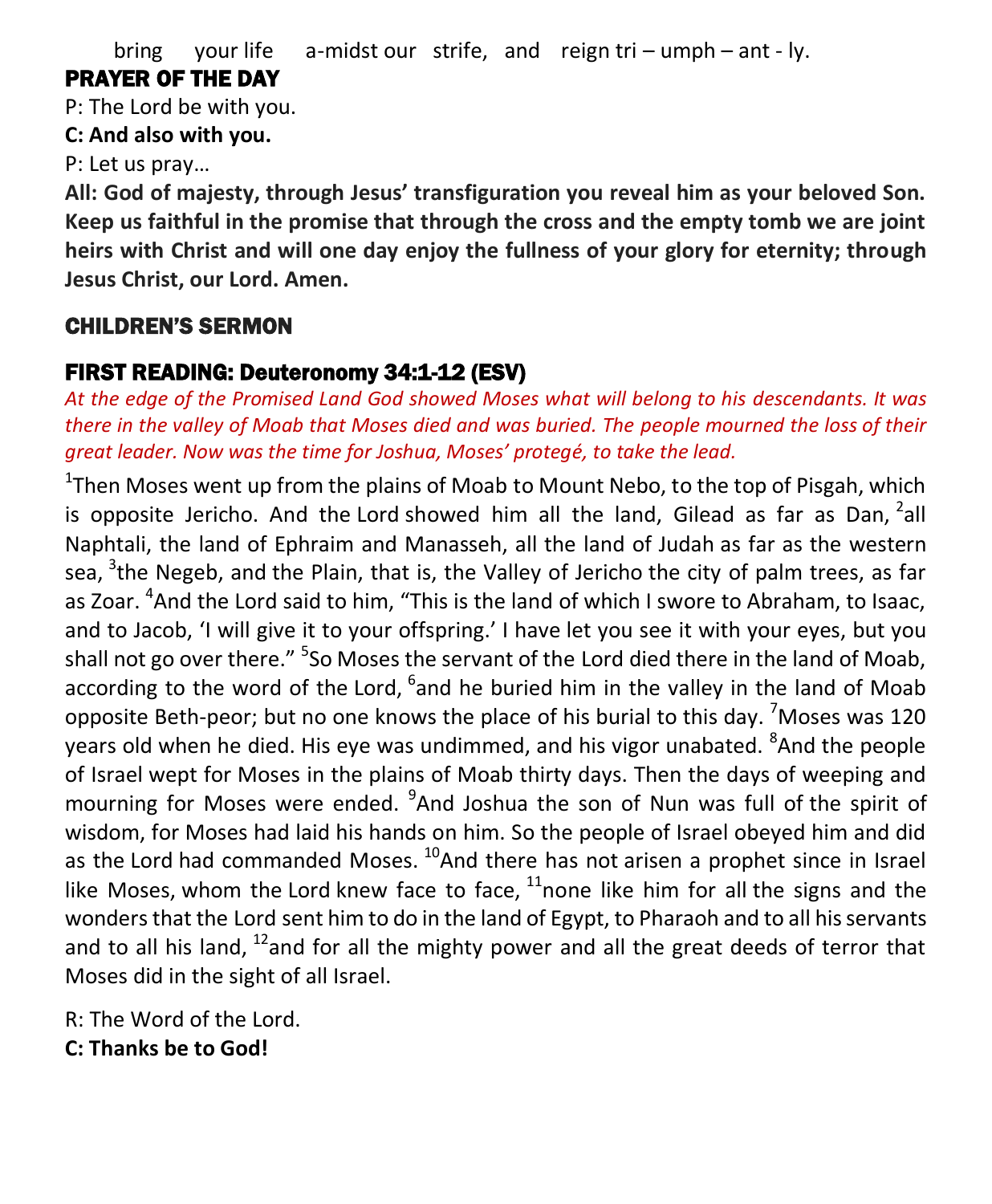# RESPONSIVE READING: Psalm 99:1-9 (ESV)

*The psalmist recalls the journey to the Promised Land. The people shake in the sight of God. His voice was heard in the cloud and he answered his people when they cried for help.* 

R: The Lord reigns; let the peoples tremble! He sits enthroned upon the cherubim; let the earth quake!

**C: The Lord is great in Zion; he is exalted over all the peoples.**

R: Let them praise your great and awesome name! Holy is he!

#### **C: The King in his might loves justice. You have established equity; you have executed justice and righteousness in Jacob.**

R: Exalt the Lord our God; worship at his footstool! Holy is he!

#### **C: Moses and Aaron were among his priests, Samuel also was among those who called upon his name. They called to the Lord, and he answered them.**

R: In the pillar of the cloud he spoke to them; they kept his testimonies and the statute that he gave them.

# **C: O Lord our God, you answered them; you were a forgiving God to them, but an avenger of their wrongdoings.**

R: Exalt the Lord our God, and worship at his holy mountain; for the Lord our God is holy!

R: The Word of the Lord.

# **C: Thanks be to God!**

# SECOND READING: Hebrews 3:1-6 (ESV)

*Jesus, the great high priest, is worth even more praise than was given to Moses before him. Moses was faithful as a prophet; Jesus is faithful as a Son. The metaphor of a house is used: Jesus is the builder and his followers are the house he built.* 

<sup>1</sup>Therefore, holy brothers, you who share in a heavenly calling, consider Jesus, the apostle and high priest of our confession,  $2\pi$  who was faithful to him who appointed him, just as Moses also was faithful in all God's house. <sup>3</sup>For Jesus has been counted worthy of more glory than Moses—as much more glory as the builder of a house has more honor than the house itself. <sup>4</sup>(For every house is built by someone, but the builder of all things is God.)<sup>5</sup>Now Moses was faithful in all God's house as a servant, to testify to the things that were to be spoken later, <sup>6</sup>but Christ is faithful over God's house as a son. And we are his house, if indeed we hold fast our confidence and our boasting in our hope.

R: The Word of the Lord.

**C: Thanks be to God!**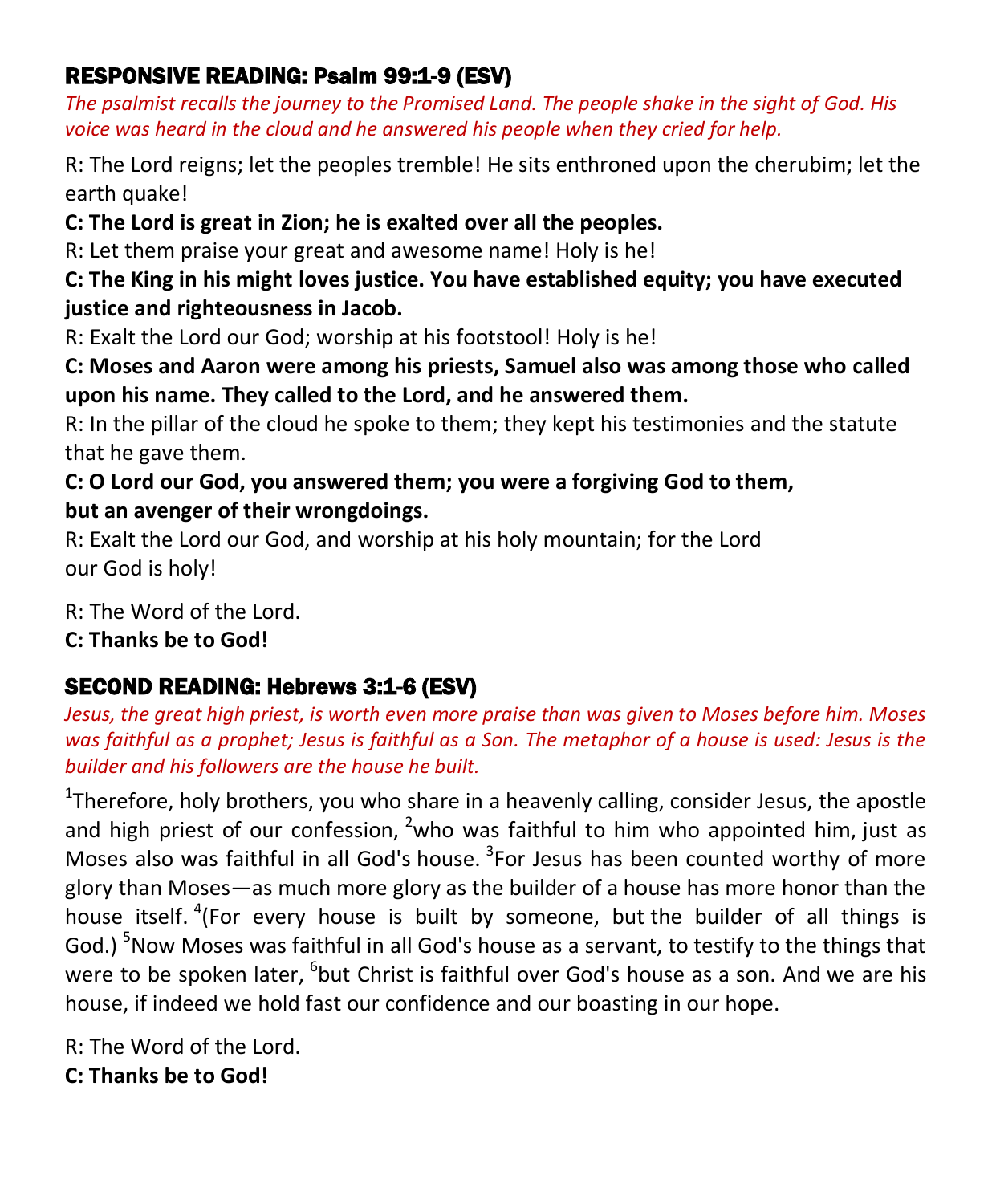#### THE GOSPEL ACCLAMATION



#### GOSPEL READING: Luke 9:28-36 (ESV)

P: The Holy Gospel according to Saint Luke, the 9<sup>th</sup> Chapter.

#### **C: Glory to you, O Lord!**

 $28$ Now about eight days after these sayings he took with him Peter and John and James and went up on the mountain to pray.  $^{29}$  And as he was praying, the appearance of his face was altered, and his clothing became dazzling white.  $30$ And behold, two men were talking with him, Moses and Elijah,  $31$  who appeared in glory and spoke of his departure, which he was about to accomplish at Jerusalem.  $32$ Now Peter and those who were with him were heavy with sleep, but when they became fully awake they saw his glory and the two men who stood with him. <sup>33</sup>And as the men were parting from him, Peter said to Jesus, "Master, it is good that we are here. Let us make three tents, one for you and one for Moses and one for Elijah"—not knowing what he said.  $34$ As he was saying these things, a cloud came and overshadowed them, and they were afraid as they entered the cloud.  $35$ And a voice came out of the cloud, saying, "This is my Son, my Chosen One; listen to him!"  $36$ And when the voice had spoken, Jesus was found alone. And they kept silent and told no one in those days anything of what they had seen.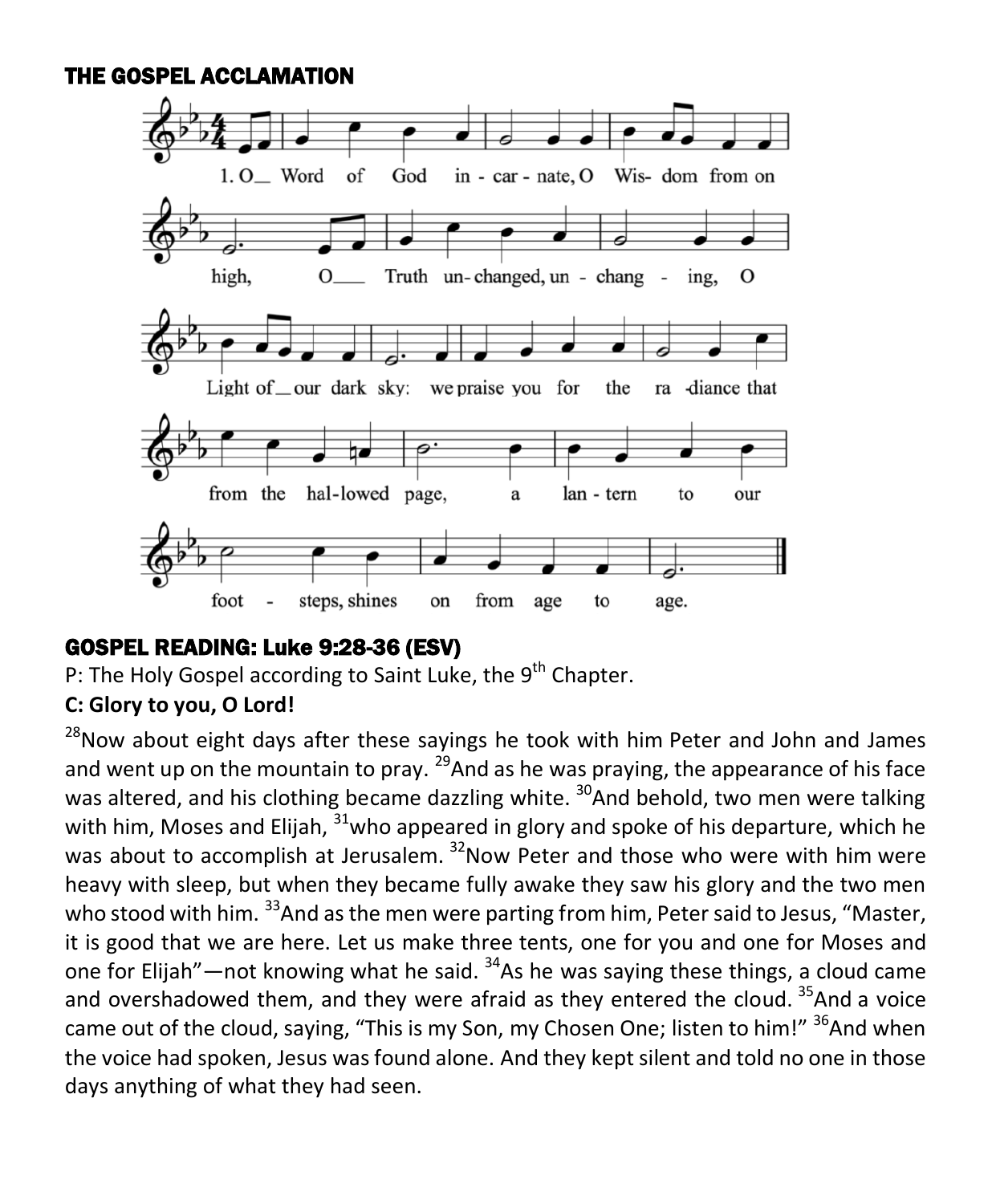#### P: This is the Gospel of our Lord! **C: Praise to you, O Christ!**

#### **SERMON**

# HYMN OF THE DAY: Jesus, Still Lead On…………………………………….RECLAIM No. 237

#### OFFERING *and* OFFERING RESPONSE

*As the usher brings forward the offering,* please stand to *sing:*



#### THE APOSTLES' CREED

*Having heard the Word of God, we respond with these words. By confessing one of the Church's most ancient and historic creeds, we express our unity in the faith; the same faith the universal body of Christ has confessed throughout countless generations of believers.* 

**I believe in God the Father almighty, creator of heaven and earth.**

**I believe in Jesus Christ, his only Son our Lord. He was conceived by the power of the Holy Spirit, and born of the virgin Mary. He suffered under Pontius Pilate, was crucified, died, and was buried. He descended into hell. On the third day he rose again. He ascended into heaven, and is seated at the right hand of the Father. He will come again to judge the living and the dead.**

**I believe in the Holy Spirit, the holy Christian Church, the communion of saints, the forgiveness of sins, the resurrection of the body, and the life everlasting. Amen**

#### PRAYERS OF THE PEOPLE

Each petition ends with the words *Lord, in your mercy*. Respond by saying *Hear our prayer.*

#### LORD'S PRAYER

**C: Our Father, who art in heaven, hallowed be thy name, thy kingdom come, thy will be done, on earth as it is in heaven. Give us this day our daily bread; and forgive us our trespasses, as we forgive those who trespass against us; and lead us, not into temptation,**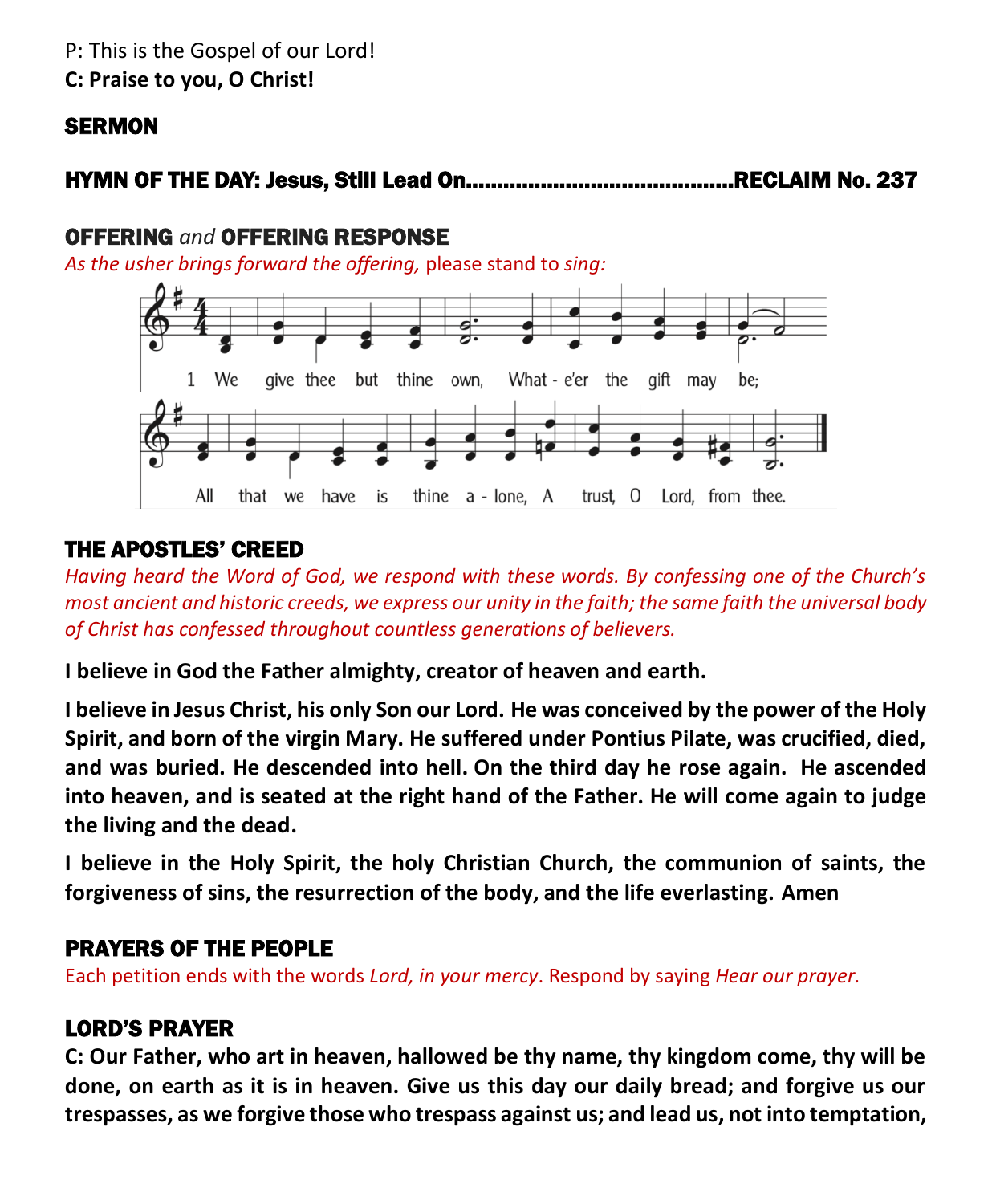**but deliver us from evil. For thine is the kingdom, and the power, and the glory, forever and ever. Amen.**

#### **BENEDICTION**

# SENDING HYMN: All Hail the Power of Jesus' Name (vss. 1,3,5,6)…..RECLAIM No. 16

\_\_\_\_\_\_\_\_\_\_\_\_\_\_\_\_\_\_\_\_\_\_\_\_\_\_\_\_\_\_\_\_\_\_\_\_\_\_\_\_\_\_\_\_\_\_\_\_\_\_\_\_\_\_\_\_\_\_\_\_\_\_\_\_\_\_\_\_\_\_\_\_

#### DISMISSAL

P: Go in peace, loving and serving in the name of our crucified and risen Lord. **C: Thanks be to God!**

#### **POSTLUDE**

#### COPYRIGHT

*Portions of today's service were written by Rev. Cathy Ammlung*

#### THIS WEEK AT RESURRECTION LUTHERAN

| Sunday    | Feb. 27 | 9:30am             | Worship                          |
|-----------|---------|--------------------|----------------------------------|
|           |         | 10:30am            | Fellowship                       |
| Monday    | Feb. 28 | 10:00am            | <b>Morning Prayer</b>            |
| Wednesday | Mar. 2  | Noon               | Lectionary Lunch                 |
|           |         | 2:45 <sub>pm</sub> | <b>Worship Committee Meeting</b> |
|           |         | 7:00pm             | Ash Wednesday Worship            |
| Thursday  | Mar. 3  | 8:00am             | Men's Bible Study                |
| Sunday    | Mar. 6  | 9:30am             | Worship                          |
|           |         | 10:30am            | Fellowship                       |

#### THOSE SERVING TODAY

Pastor: Rev. Aaron L. Deutsch **Keyboardist:** Nikki Basel **Reader:** Doug Mayer **Ushers:** Harvard Jaeck and Doug Mayer **Greeters:** Dave and Helen Schauer **Tech Team:** Mike and Vicki Youngerberg **Ministers:** Every member of Resurrection Lutheran

#### CONTACT OUR PASTOR

**Cell Phone:** 605-742-4469 **Email:** [aaron.lee.deutsch@gmail.com](mailto:aaron.lee.deutsch@gmail.com)